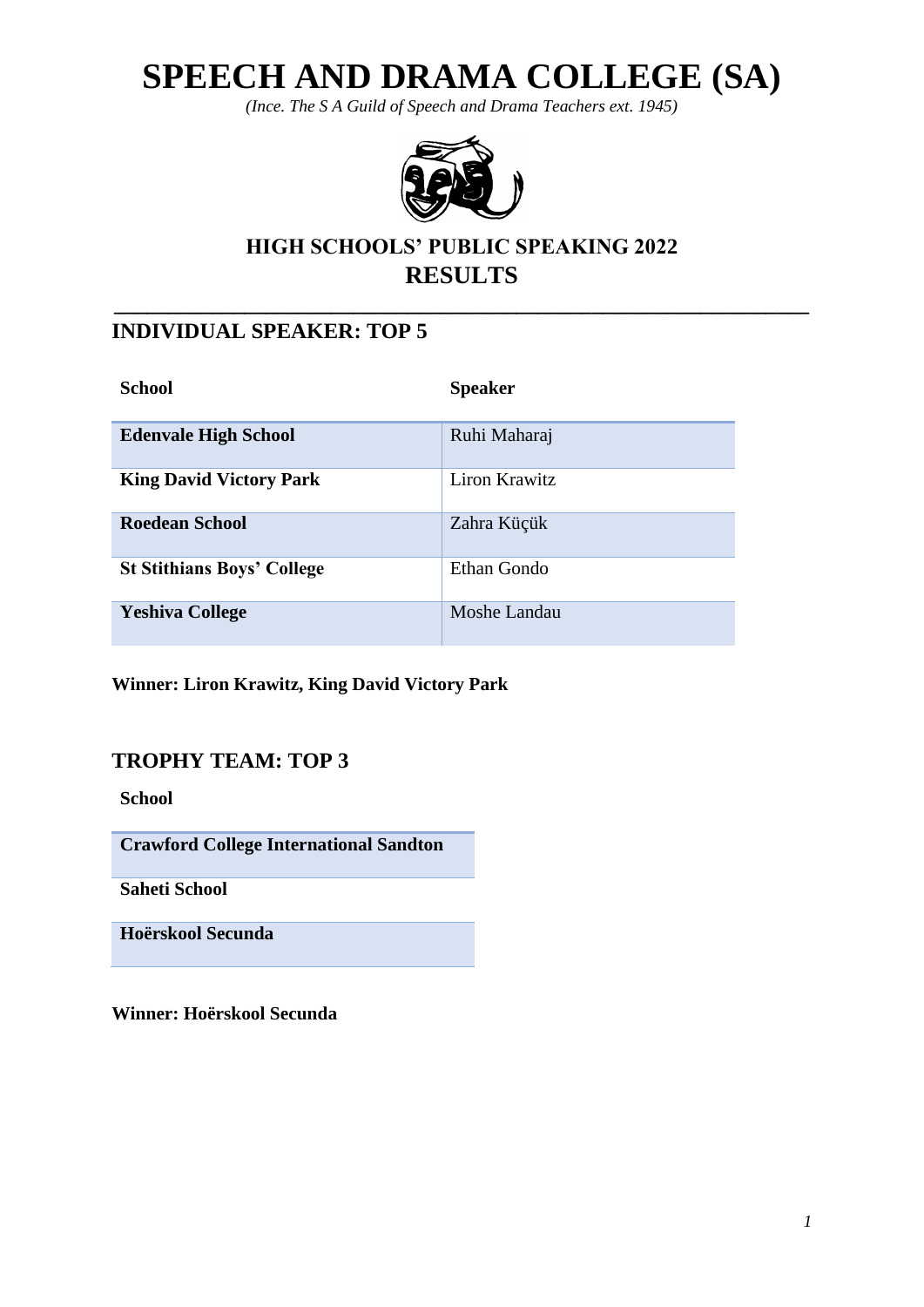## **IMPROMPTU OPEN TEAM: TOP 2**

| Rank* | <b>School</b>                                 |  |
|-------|-----------------------------------------------|--|
|       | <b>Crawford College International Sandton</b> |  |
|       | St Teresa's School                            |  |

*\*Calculated based on schools who entered all three grades for Impromptu (i.e. Grade 10, 11 and 12).*

# **BEST JUNIOR OPEN TEAM: TOP 2**

| Rank School |                                        |
|-------------|----------------------------------------|
|             | Crawford College International Sandton |
|             | Hirsch Lyons Girls                     |

#### **BEST SENIOR OPEN TEAM: TOP 2**

| Rank | <b>School</b>                          |
|------|----------------------------------------|
|      | Redhill School                         |
|      | Crawford College International Sandton |

## **MOST IMPROVED SCHOOL**

**HeronBridge College**

# **CONSISTENT ENDEAVOUR**

**Alberton High School**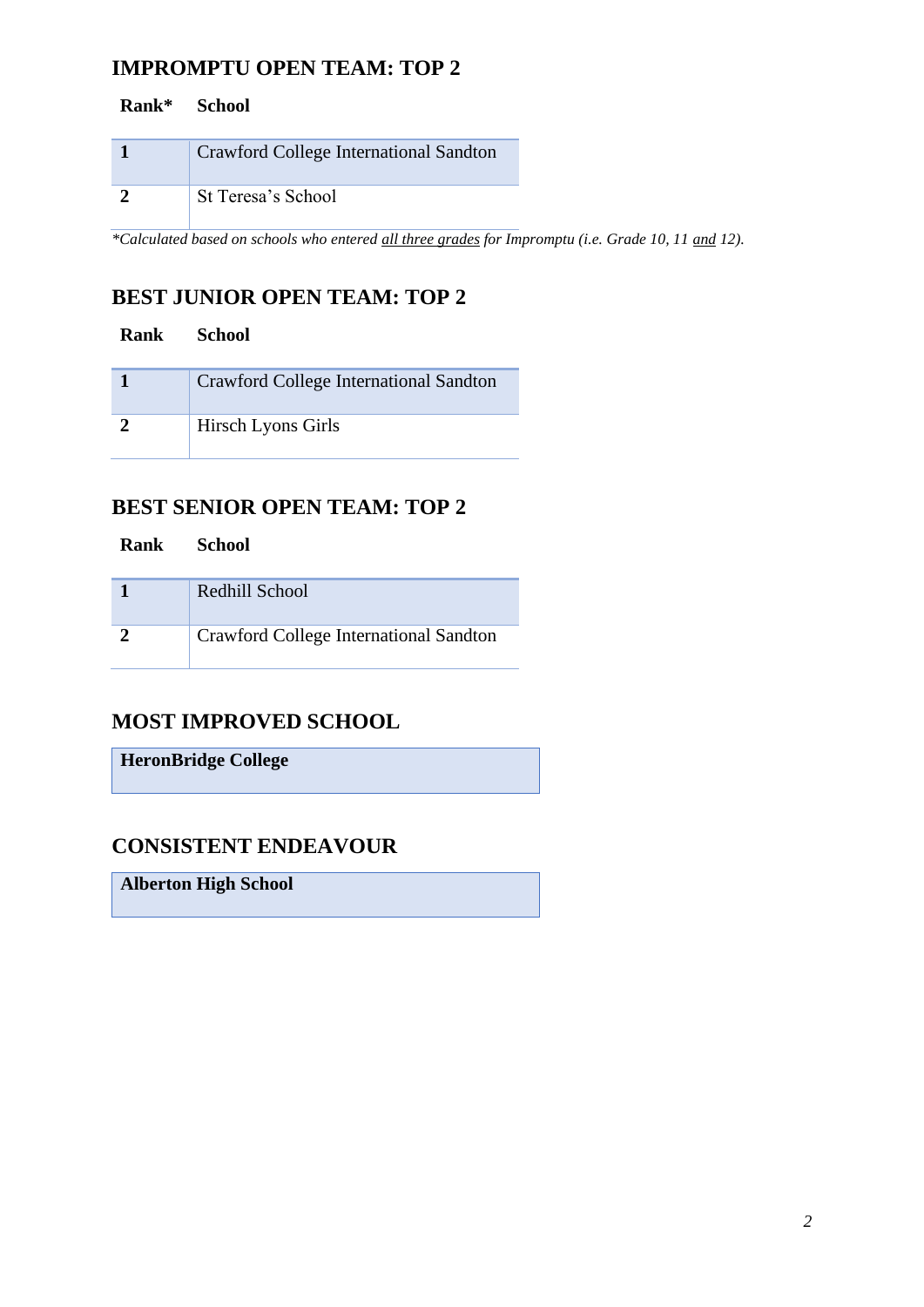# **OVERALL RESULTS**

*\*Rankings based on combined aggregates of all events: Trophy Team, Individual Speaker, Impromptu Team Event, and Prepared Open Team Event*

| Rank*          | <b>School</b>                           |
|----------------|-----------------------------------------|
| 1              | Crawford College International Sandton  |
| 2              | Roedean School                          |
| 3              | Redhill School                          |
| 4              | <b>St Teresa's School</b>               |
| 5              | Helpmekaar Kollege                      |
| 6              | St John's College                       |
| $\overline{7}$ | <b>St Catherine's School Florida</b>    |
| 8              | De La Salle Holy Cross College          |
| 9              | <b>St Mary's School Waverly</b>         |
| 10             | Crawford College International Lonehill |
| 11             | King Edward VII School                  |
| 12             | Curro Aurora                            |
| 13             | Saheti School                           |
| 14             | HeronBridge College                     |
| 15             | Hoërskool Linden                        |
| 16             | Rand Park High School                   |
| 17             | <b>St Benedict's College</b>            |
| 18             | <b>Brescia House</b>                    |
| 19             | <b>St Peter's College</b>               |
| 20             | King David Victory Park                 |
| 21             | <b>St Dominic's Boksburg</b>            |
| 22             | <b>Christ Church College</b>            |
| 23             | <b>St Stithians Boys' College</b>       |
| 24             | King David Linksfield                   |
| 25             | Fourways High School                    |
| 26             | Hoërskool Randburg                      |
| 27             | <b>Edenvale High School</b>             |
| 28             | <b>Charter College</b>                  |
| 29             | Benoni High School                      |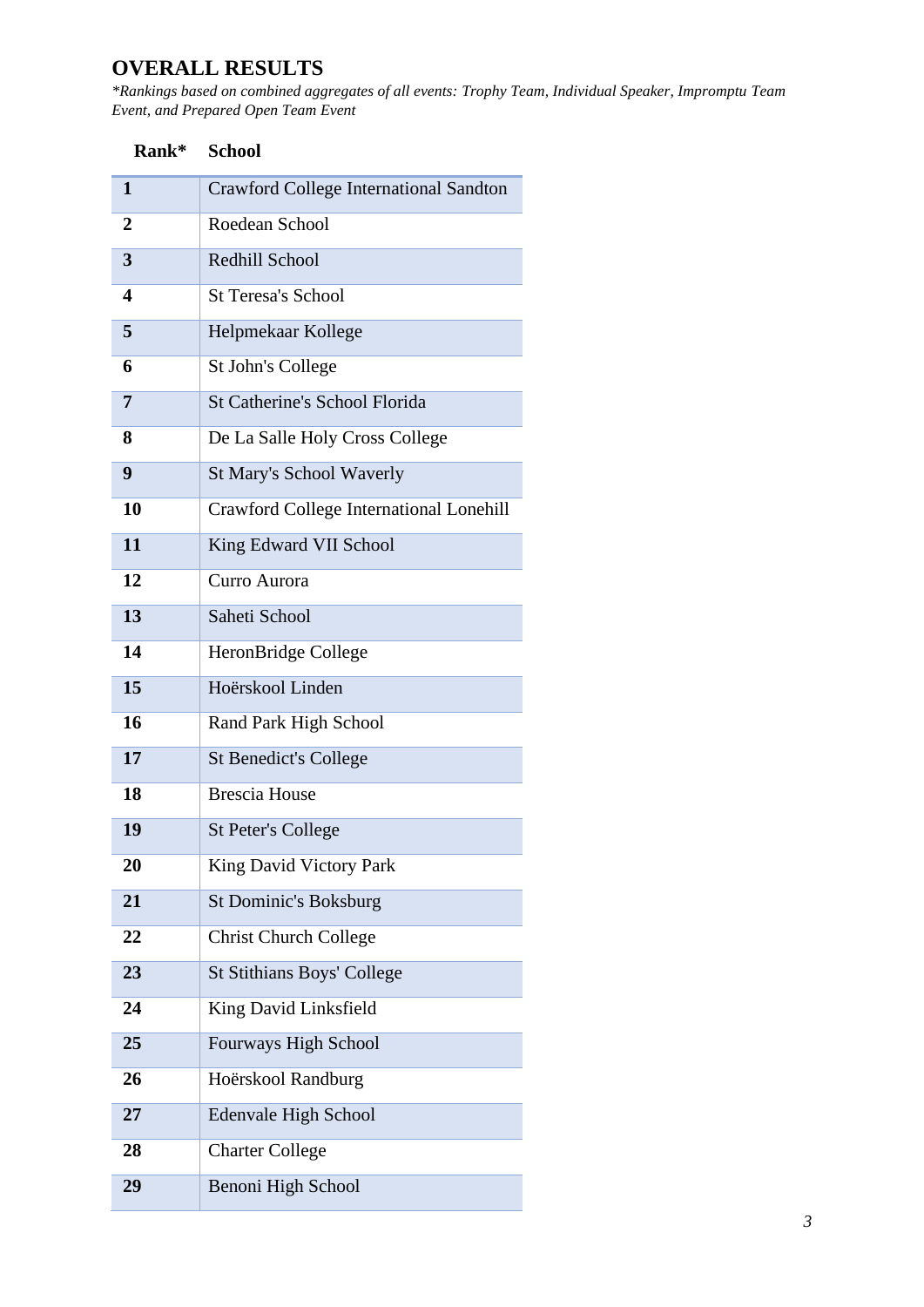| 30 | Parktown High School for Girls        |
|----|---------------------------------------|
| 31 | <b>Reddam House Waterfall</b>         |
| 32 | Mondeor High School                   |
| 33 | Hoërskool Secunda                     |
| 34 | Yeshiva College                       |
| 35 | Northcliff High School                |
| 36 | Dawnview High School                  |
| 37 | Kingsmead College                     |
| 38 | Dainfern College                      |
| 39 | Our Lady of Lebanon School            |
| 40 | <b>Trinity House Little Falls</b>     |
| 41 | <b>St Andrew's School for Girls</b>   |
| 42 | Hirsh Lyons Girls                     |
| 43 | Reddam House Helderfontein            |
| 44 | Veritas College                       |
| 45 | <b>Marist Brothers Linmeyer</b>       |
| 46 | Alma Mater International School       |
| 47 | Jeppe High School for Girls           |
| 48 | <b>Holy Rosary School</b>             |
| 49 | Queens High School                    |
| 50 | Springs Girls High School             |
| 51 | <b>Reddam House Bedfordview</b>       |
| 52 | St David's Marist Inanda              |
| 53 | <b>Trinity House Randpark Ridge</b>   |
| 54 | Jeppe High School for Boys            |
| 55 | Parktown High School for Boys         |
| 56 | The King's College and Prep Bryanston |
| 57 | Shangri-La Academy                    |
| 58 | Willowmoore High School               |
| 59 | <b>Reddford House Northcliff</b>      |
| 60 | <b>Grace Trinity School for Girls</b> |
| 61 | Seren House Cottage School            |